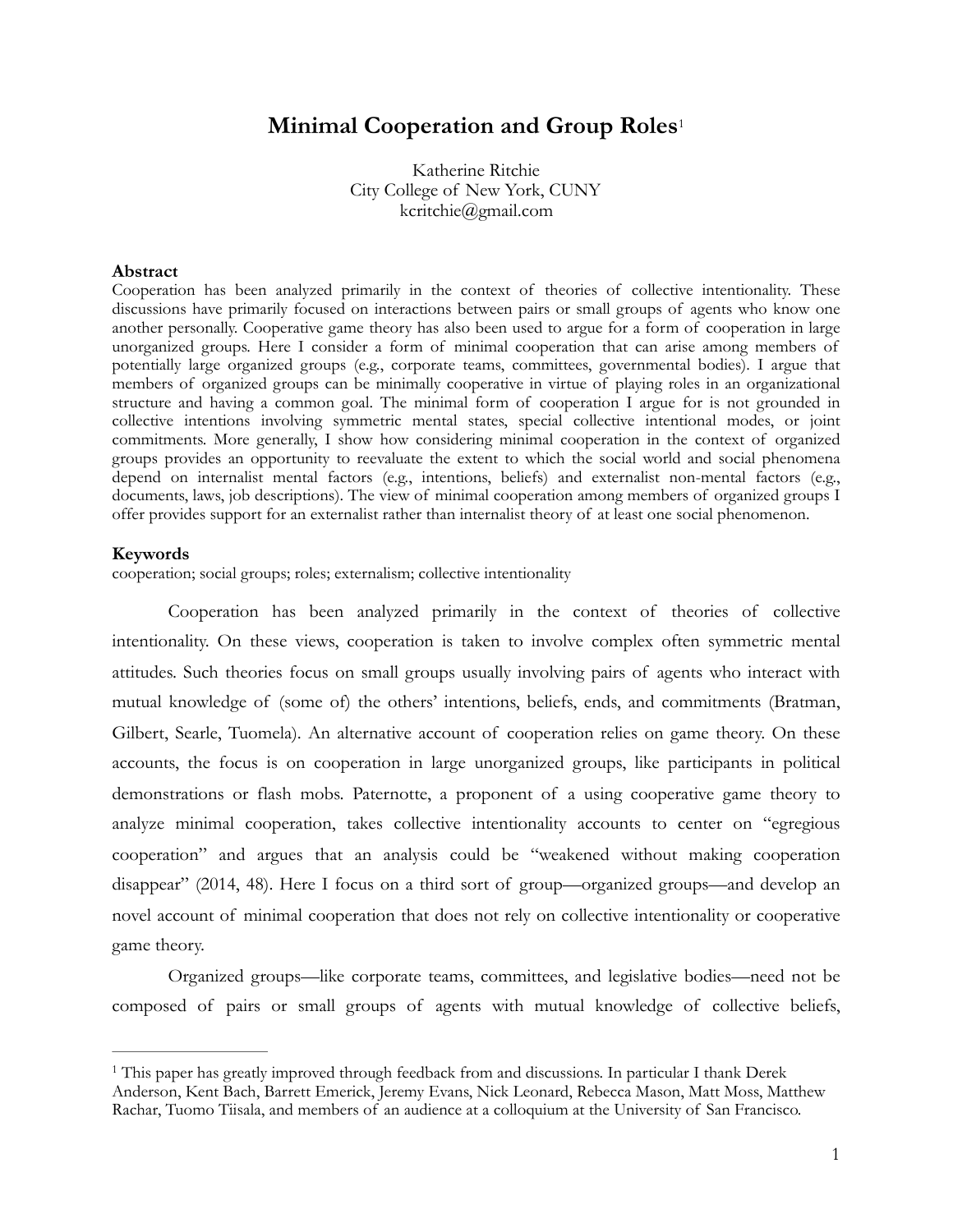intentions, goals, and so on. They are not mere coalitions of agents, as in cooperative game theory. Instead, they involve individuals and organizational structures with roles for members to play. I argue that members of organized groups can be minimally cooperative in virtue of playing roles in an organizational structure and having a common goal. The view departs from the analyses of cooperation that begin with collective intentionality and those that begin with game theory. Roles individuals play in organizational structures are central to the account I offer. The minimal form of cooperation I argue for is not grounded in complex mental states or representations or in beneficial payoffs.

<span id="page-1-3"></span><span id="page-1-2"></span> Considering cooperation between members in organized groups will also prove illuminating in assessing the extent to which theories of social interactions, and perhaps social ontology more generally, should be construed in internalist or externalist terms. Call views of social phenomena and entities centered on mental representation, mental states, or mental contents **internalist views of**  the social.<sup>[2](#page-1-0)</sup> Call views that rely on features that are external to mental states or mental contents— for instance documents, laws, or material resources—externalist views of the social[.](#page-1-1)<sup>[3](#page-1-1)</sup> When analyzing cooperative interaction between two agents working in close proximity, it is plausible that both agents have representations of the other agent and of (some of) her beliefs, desires, and intentions. That is, an account that is largely internalist is plausible. However, once we move to a scale at which there are multiple agents interacting in organizations that involve defined roles and action-types, things are different. Agents need not personally know all the people with whom they cooperate or have complex representations of others' mental states, or so I will argue. It is useful to have well defined roles for senators and for members of a corporate team as they require one to do less mental work to understand what others believe, intend, and so on. It is costly to represent others' mental states. It is far easier to represent roles which are simplified in ways that agents—in their full psychologically complicated glory—are not. Playing a role is central to the more externalist account of minimal cooperation among members of organized groups I develop here.

 The article is structured as follows. I begin (*§I*) by considering the nature of organized groups. In particular, I consider the ways organized groups are structured to involve roles that are defined in ways that are interdependent. Then (*§II*) I consider three prominent views of collective

<span id="page-1-0"></span><sup>&</sup>lt;sup>[2](#page-1-2)</sup> Even if one is a mental externalist, one could be an internalist about the social. On such a view one holds that social entities, facts, collective intentionality, etc. depend on mental states or mental contents that are themselves dependent on external features of the natural or social environment.

<span id="page-1-1"></span><sup>&</sup>lt;sup>[3](#page-1-3)</sup> The distinction is not exclusive as views might include both mental and non-mental features. A view might be more or less internalist/externalist. See Torrengo (2017) for a recent defense of externalism about institutions. I discuss his view further in *§IV*.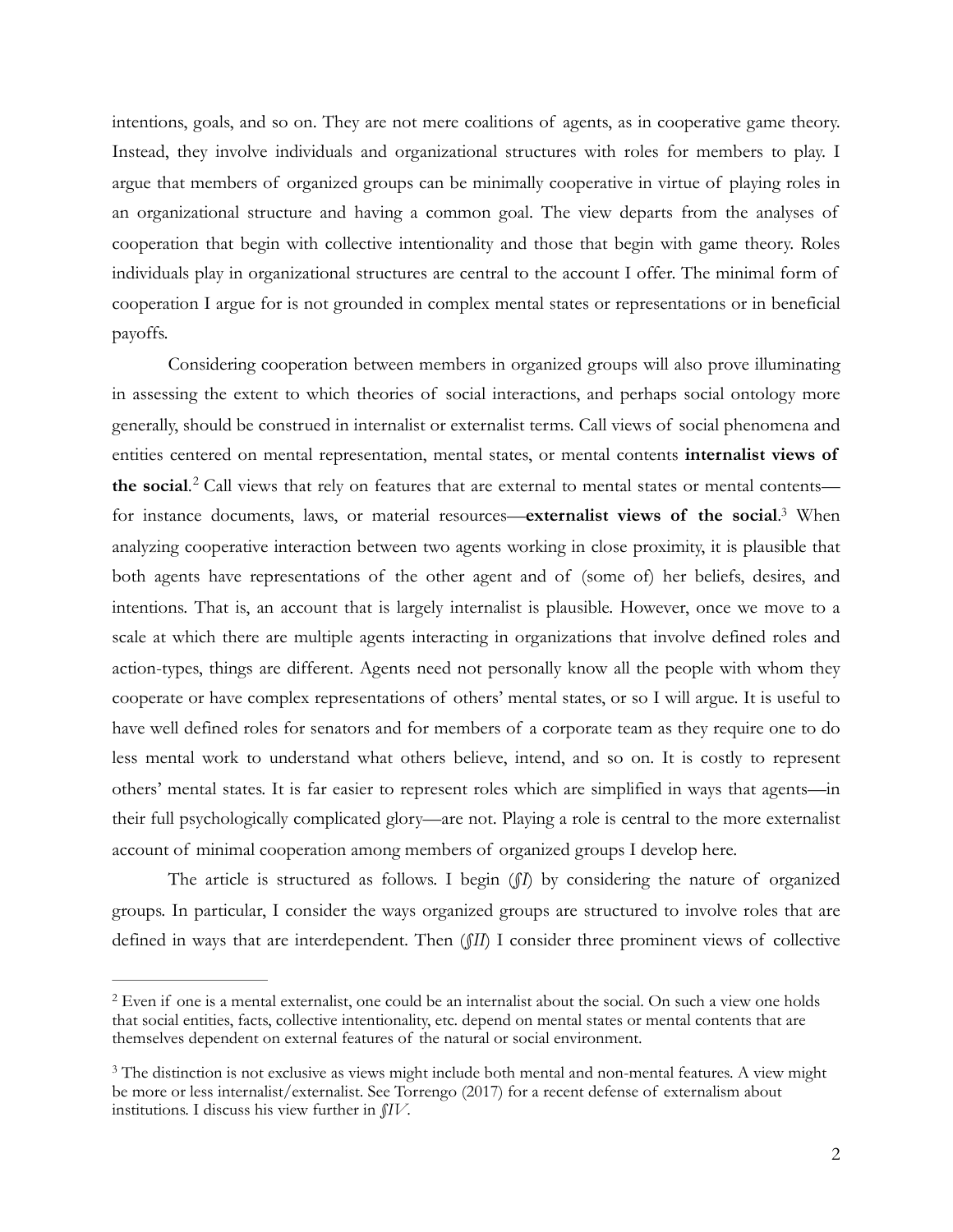intentionality and how they falter when extended to large organized groups. Since members of organized groups can be minimally cooperative and their cooperative behavior is not well captured by extending a theory of collective intentionality, I argue that we need to look elsewhere to understand this form of minimal cooperation. Next, (*§III*) I argue for a view of minimal cooperation that relies on roles group organizational structures impose and a common goal. Then I consider internalist and externalist views of the social and whether we should expect a unified account of cooperative activity (*§IV*). Most theorists hold largely internalist theories of social entities and phenomena according to which mental states and representations ground or constitute the social world and social phenomena. I show how the view of minimal cooperation among individuals in organized social groups supports externalism about at least some social phenomena. I show how the view could be used to support a unified or disunified account of cooperation, depending on what the correct view of cooperative activity is in small groups. Finally (*§V*) I draw concluding remarks.

## **§I. Organized Groups and Group Roles**

 Before an analysis of cooperation by members of organized groups can be undertaken, we need a better understanding of the nature of organized groups. In Ritchie (2013, 2015) I argued that groups like corporate teams, committees, clubs, the U.S. Senate, and British Parliament are entities with organizational structures. Organized groups are not merely structures. That is, they are not identical to structures. Rather they are entities that have members that are structured or organized in a particular way; they are structured wholes. Next, I briefly consider the nature of organizational structures and how a whole (i.e., an entity or an object) could be structured.

 The structures of organized groups consist of roles and relations between roles. Roles are defined in terms of relations to other roles, tasks that role-players are allowed or required to carry out, and in some cases specific features a role-player must have. Relations between roles might be hierarchical or non-hierarchical. Relations that involve deference and power are hierarchical. For instance, a role might require the person who plays it to defer to the person playing another role. Or, it might allow a role-player to give orders to individuals playing other roles. Relations of seconding a motion or reporting on a project involve relations between group members that are non-hierarchical. Relations between roles also capture the ways playing a role depends on other roles being played. In discussing organizations Miller (2011) states that "there is a degree of interdependence among … roles" and that "the performance of the constitutive tasks of one role cannot be undertaken, or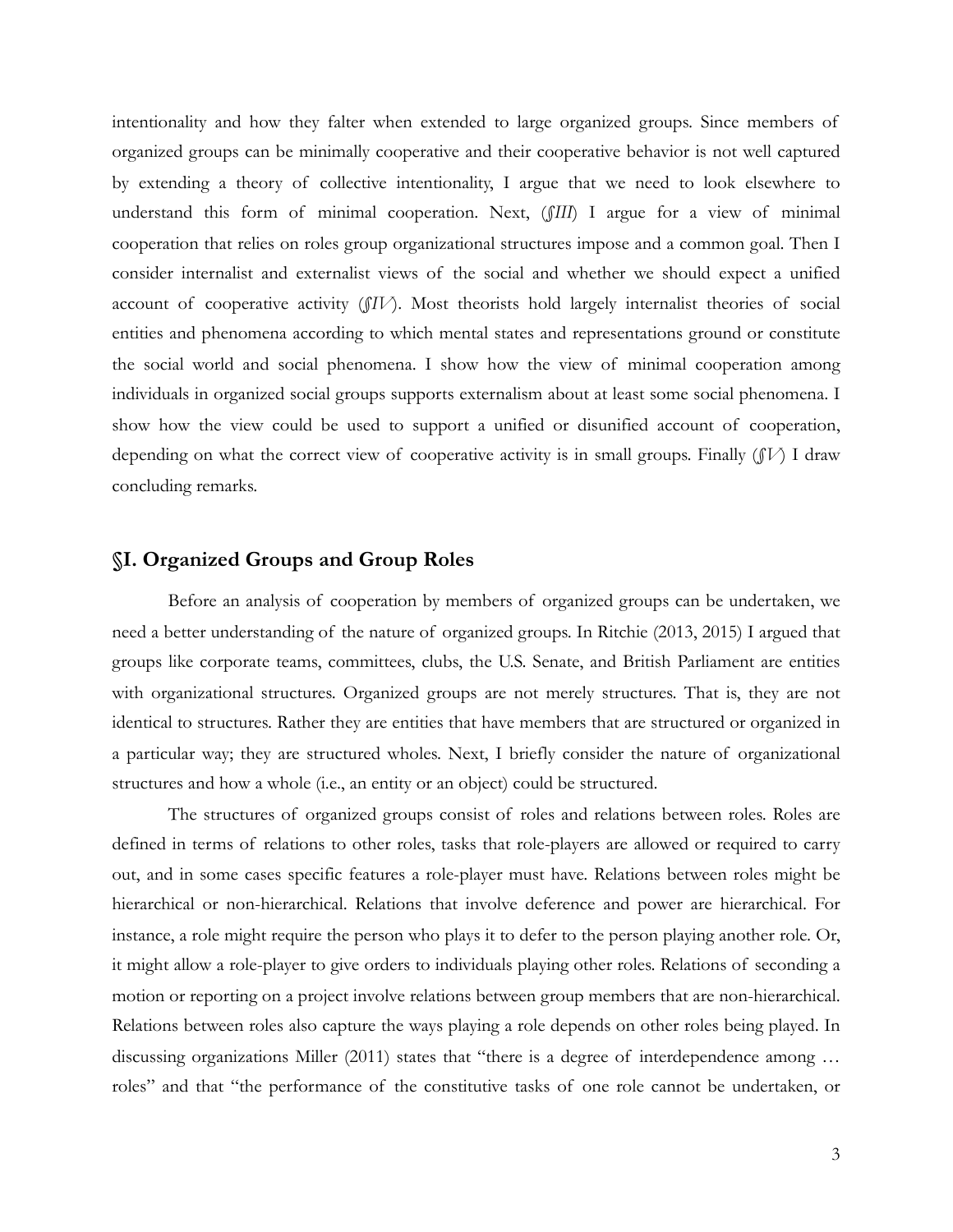cannot be undertaken except with great difficulty, unless the tasks constitutive of some other role" are undertaken. Roles are largely defined in terms of relations; they are interdependent.

 Roles are also defined in terms of powers, norms, and responsibilities. These might involve relations to other role players. For instance, some roles involve the power to give directives to other role holders. Norms about how to properly interact might also be part of what defines a role. Roles might also involve powers, norms, or responsibilities pertaining to particular tasks. For instance, some role might involve being responsible for the group's media presence, while another gives power and responsibility to a role player to control fundraising efforts.

<span id="page-3-1"></span> Finally group organizations might place particular restrictions on who can play a role. For instance, one might be required to be born in a particular country, be at least 35, or meet other external requirements like being appointed or elected by non-group members.<sup>[4](#page-3-0)</sup> A role may also allow for multiple role-players or only allow for a single role-player. This could also be specified by a requirement on the role itself.

 Consider a simple example of a committee with roles for President, Vice President, Secretary, Treasurer, and Member without a leadership role. The role of the president might involve calling meetings to order, delegating tasks to members of the committee that do not have leadership roles, initiating votes, and so on. The president role might be specified so that only someone with a particular nationality can play the role. The role for Member plausibly allows more than one roleplayer, while other roles might allow for only a single occupier.

 The Senate, a corporate team, the Committee on Ethics, and other organized groups are not just organizational structures. The structure of a group captures its functional organization, but a organized group itself is an entity that *is* structured or that *has* a structure. While a precise metaphysical account of organized groups is not needed for our purposes here, being clear that organized groups are not identical to structures is important for several reasons. First, the same organizational structure might be had by more than one group. For instance, there might be many corporate teams or many committees with roles defined in the same way. If groups were identical to structures, there could not be two groups with the same structure. Groups should not be identified merely in virtue of having the same organizational structure. Members of a group matter for group identity conditions.

<span id="page-3-0"></span>The conception of roles relied on here bears similarities to the way Koslicki defines places in structures. She [4](#page-3-1) states that structures are "entities which make available positions or places for other objects to occupy, provided that these occupants satisfy the type restrictions imposed by the structure on the positions in question" and which impose on the objects "a particular configuration or arrangement" (2008, 235-6). Here I focus on more than just configuration or arrangement, but the focus on relations and type restrictions fits with part of the picture I am offering.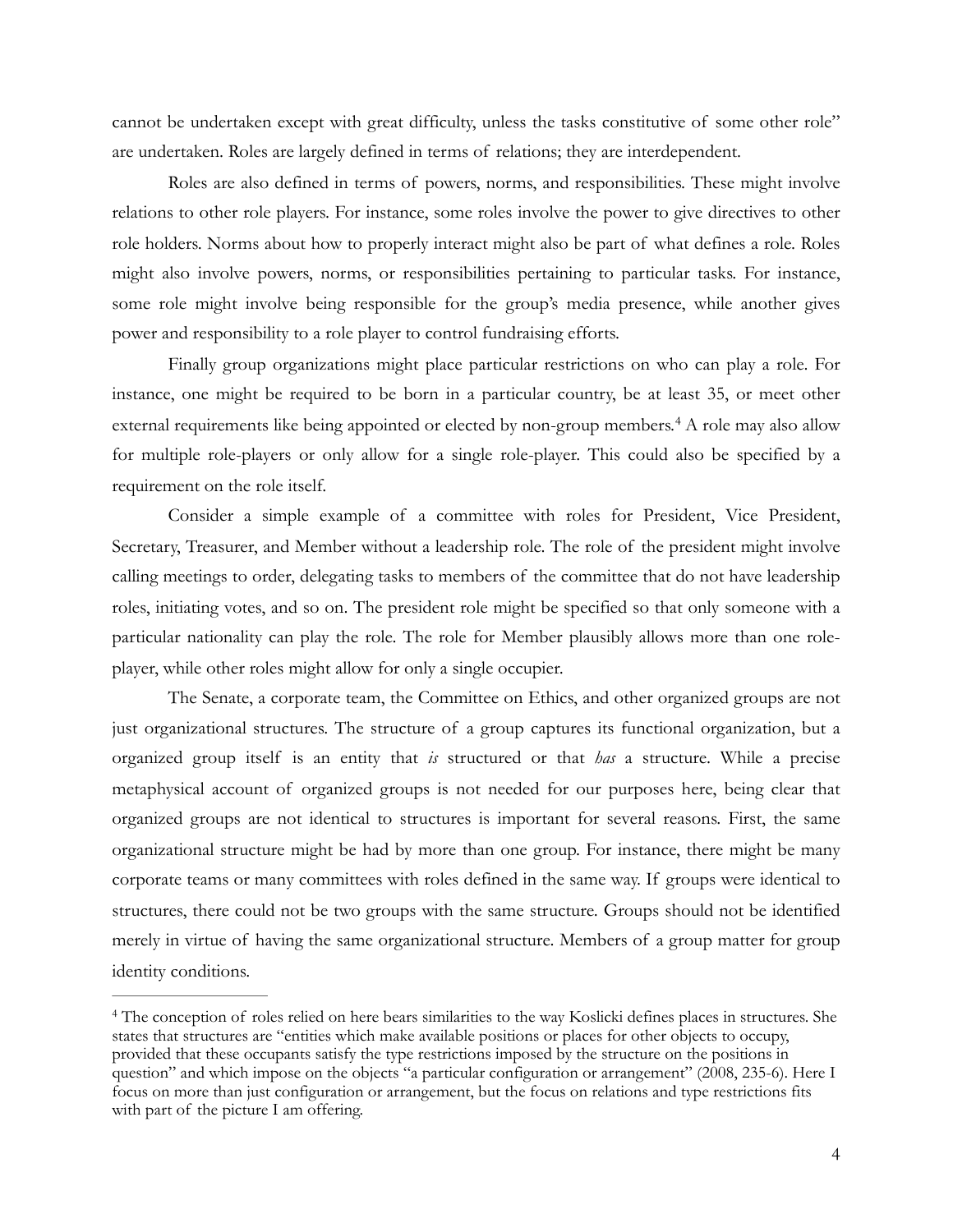Second, organizational structures themselves might be abstract entities. Many philosophers take relations to be abstracta. If organizational structures are complexes of relations they would also be abstract entities. Yet, if groups are the sorts of things that are causally relevant, that can be spatially located, and that can come to be at particular times, they do not seem to be abstracta. Groups are, therefore, not just organizational structures. They are entities that have structures or that are structured.

 An organized group comes to be when some people play the roles required by a group organizational structure. When some person, *a*, stops playing a role *r* and another person, *b*, starts playing *r* the group's membership changes. While *a* was a member of the group, she no longer is. More formally, we can define membership in an organized group as follows:

> <span id="page-4-3"></span><span id="page-4-2"></span> *Organized Social Group Membership*: Some things, X, are the members of a group with an organizational structure S at time t and world w if, and only if, together X play the roles in S (i.e., X are related or normatively bound in the ways required by S).<sup>5</sup>

The definition of membership allows for organized groups to change members and captures how membership relates to a group's organizational structure.<sup>[6](#page-4-1)</sup> Next I consider views of collective intentionality and cooperation. We can then consider whether minimal cooperation among members of organized groups must rely on collective intentionality.

## **§II. Collective Intentionality and Cooperation**

 Analyses of cooperation have been addressed largely in the context of collective intentionality. One might think the explanation as to why discussions of cooperation have focused on collective intentions is obvious—cooperation involves collectively intending to  $\phi$  with others. So, the thought goes, an account of collective intention will also be an account of cooperation. I will

<span id="page-4-0"></span><sup>&</sup>lt;sup>[5](#page-4-2)</sup> This definition departs from those in Ritchie (2013, 2015). The predicate 'occupy the nodes of S' is a collective predicate. That is, it applies to some things X without applying to each of the individuals (contrast with 'is tall' in 'the players are tall'). Given this, there could be two groups with the same structure that are nevertheless distinct. For some things X might jointly occupy the nodes of S and some distinct things Y might occupy with the nodes of S without it being the case that the Xs and the Ys occupy the nodes of S. Compare this to, together the pumpkins weigh 600 pounds. Together the students weigh 600 pounds. It does not follow that together the pumpkins and the students weigh 600 pounds. Thanks to Bryan Pickel (pc) for pointing to a problem with my earlier definition of organized social group membership that led me to make this amendment.

<span id="page-4-1"></span>Organized groups might also persist through changes in their organizational structure. Here I will not [6](#page-4-3) develop a theory of *how much* structural change a group can sustain.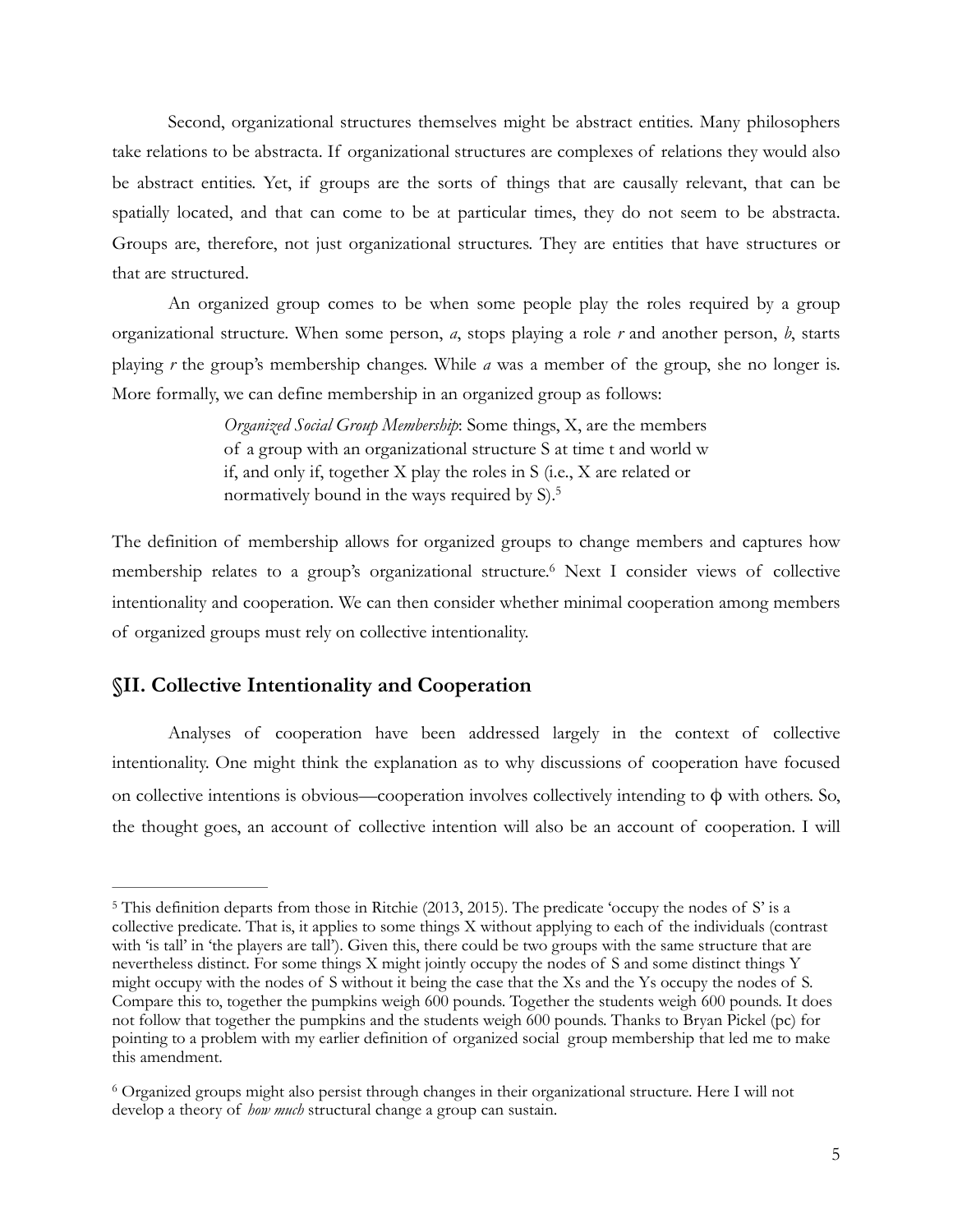ultimately challenge the idea that all cooperation requires collective intentionality. To see why, we first need to consider how collective intentionality is understood.

 Definitions of cooperation usually involve "a set of individual intentions that have certain origins and enjoy certain relations, all of which is common knowledge (that is, public or transparent) among agents" (Paternotte 2014, 47). While sharing a common core, views vary according to whether they involve primitive irreducible *we*-intentions, the ways they take individual intentions and plans to be involved, and whether plural subjects are relied upon. They also vary in causal and normative explanations.

 Bratman, Gilbert, and Searle offer three prominent accounts of collective intentionality and cooperation[.](#page-5-0)<sup>[7](#page-5-0)</sup> Bratman (1992, 1999, 2014) argues for a reductive account of what he calls 'shared cooperative activity'. He analyzes "we intend to J" in terms of individual attitudes as follows:

<span id="page-5-1"></span>We intend to *J* if and only if

1. (a) I intend that we J and (b) you intend that we J.

 2. I intend that we J in accordance with and because of 1a, 1b, and meshing subplans of 1a and 1b; you intend that we J in accordance with and because of 1a, 1b, and meshing subplans of 1a and 1b.

3. 1 and 2 are common knowledge between us. (1999: 121)

The account reduces collective intentionality to individual intentions with subplans that are consistent and can be jointly satisfied (i.e., that "mesh") and common knowledge of one another's intentions.

 Gilbert (1989, 2006) argues for an account based on joint commitments and plural subjects. She takes a plural subject to be formed via a joint commitment to do something as a body. Joint commitments involve obligations to the others with whom one formed the commitment to carry out the activity to which they committed. They also give one the right to rebuke others who are jointly committed if they fail to act in a way that is appropriate for their joint activity obtaining. Gilbert holds that forming a joint commitment requires all of the parties bound by it be involved in its creation (2006: 138, 168). Further, prior to forming a joint commitment all involved must express "readiness for joint commitment" which must be common knowledge among them (2006: 138). In her final analysis Gilbert states that "[t]wo or more people are acting together (doing something together) if and only if: (1) they are jointly committed to espousing as a body the appropriate goal; (2) they are fulfilling the behavioral conditions associated with the achievement of that goal; (3) their satisfaction of these conditions is motivated in each case by the existence of the joint

<span id="page-5-0"></span><sup>&</sup>lt;sup>[7](#page-5-1)</sup> See also Tuomela (2006) for an account relying on *we*-modes. Miller (2001) gives an account of collective ends or goals that does not rely on collective intentions.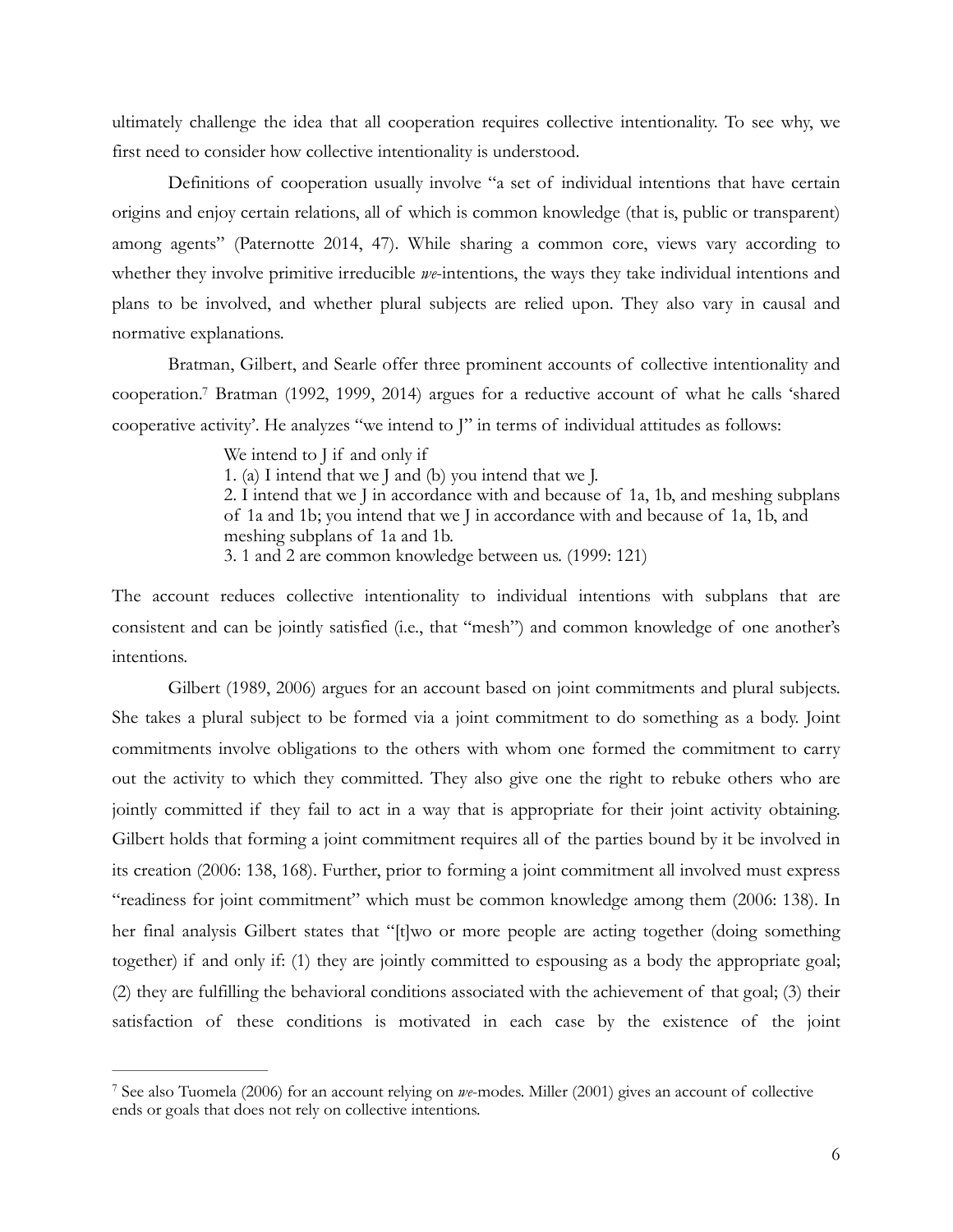commitment" (2006: 146). Gilbert's account is non-reductive, as committing to do something as a body does not require individual commitments or beliefs.

 Finally, Searle (1990, 1995, 2010) argues for a view of collective intentionality that relies on primitive irreducible *we-*intentions, but which does not require a plural or group subject or meshing sub-plans. He argues that when engaged in cooperative collective action participants each have intentions of the form 'we intend that we  $\phi$ '. According to Searle this involves a special collective or *we-*mode of intending that is not reducible to mere individual intentions in *I*-mode. Searle's account also involves common knowledge. He states that "[c]ooperation *implies* the existence of common knowledge or common belief," but common knowledge "together with individual intentions to achieve a common goal is not by itself sufficient for cooperation" (2010, 49). Rather, he holds that "[c]ooperation requires the collective intention to cooperate," which is an intention that *we* cooperate or that 'we intend that we  $\phi$ ' (2010, 5[8](#page-6-0)).<sup>8</sup>

<span id="page-6-3"></span><span id="page-6-2"></span> It is worth noting that the core cases on which Bratman, Gilbert, and Searle focus involve small groups of individuals. Gilbert states that "[i]n the example of acting together on which I focus there is no hierarchy, the people involved certainly know of one another and are in the midst of a relatively substantial personal interaction" (2006: [9](#page-6-1)9).<sup>9</sup> Similarly, after mentioning basketball teams and orchestras, Bratman states that "to keep things simple" he will focus only on "shared cooperative activities that involve only a pair of participating agents and are not the activities of complex institutions with structures of authority" (1992: 327). He suggests that we can "gain some insight" into shared intentionality by starting small and that "[p]erhaps our theory of small-scale shared agency can, with due adjustment and further additions, be extended to … larger social organizations" (2014: 8). Starting with simple cases can be a good methodological strategy. Simple cases are easier to analyze; they have fewer "moving parts", if you will. If one is concerned with understanding how cooperative or collective behavior comes to be, simple cases rather than highly complex institutional cases also seem like a more fruitful place to begin inquiry. However, even if starting with simple cases is justified, it would be hasty to conclude that the same analysis of simple cases can always be scaled up to larger organized groups.

<span id="page-6-0"></span><sup>&</sup>lt;sup>[8](#page-6-2)</sup> Searle also discusses what he calls 'collective recognition', a notion that is weaker than cooperation. He says that "collective recognition need not be a form of cooperation and thus does not require a collective intention to cooperate" (2010, 58). Here I am concerned with considering whether cooperation should require collective intentionality in the way theorists have often argued. So, I focus on Searle's view of cooperation rather than collective recognition.

<span id="page-6-1"></span><sup>&</sup>lt;sup>[9](#page-6-3)</sup> Although, Gilbert (2006) takes it to be possible for there to be large plural subjects which are impersonal (i.e., in which not all members know one another personally), anonymous (i.e., when members do not know that particular individuals exist at all), and hierarchical.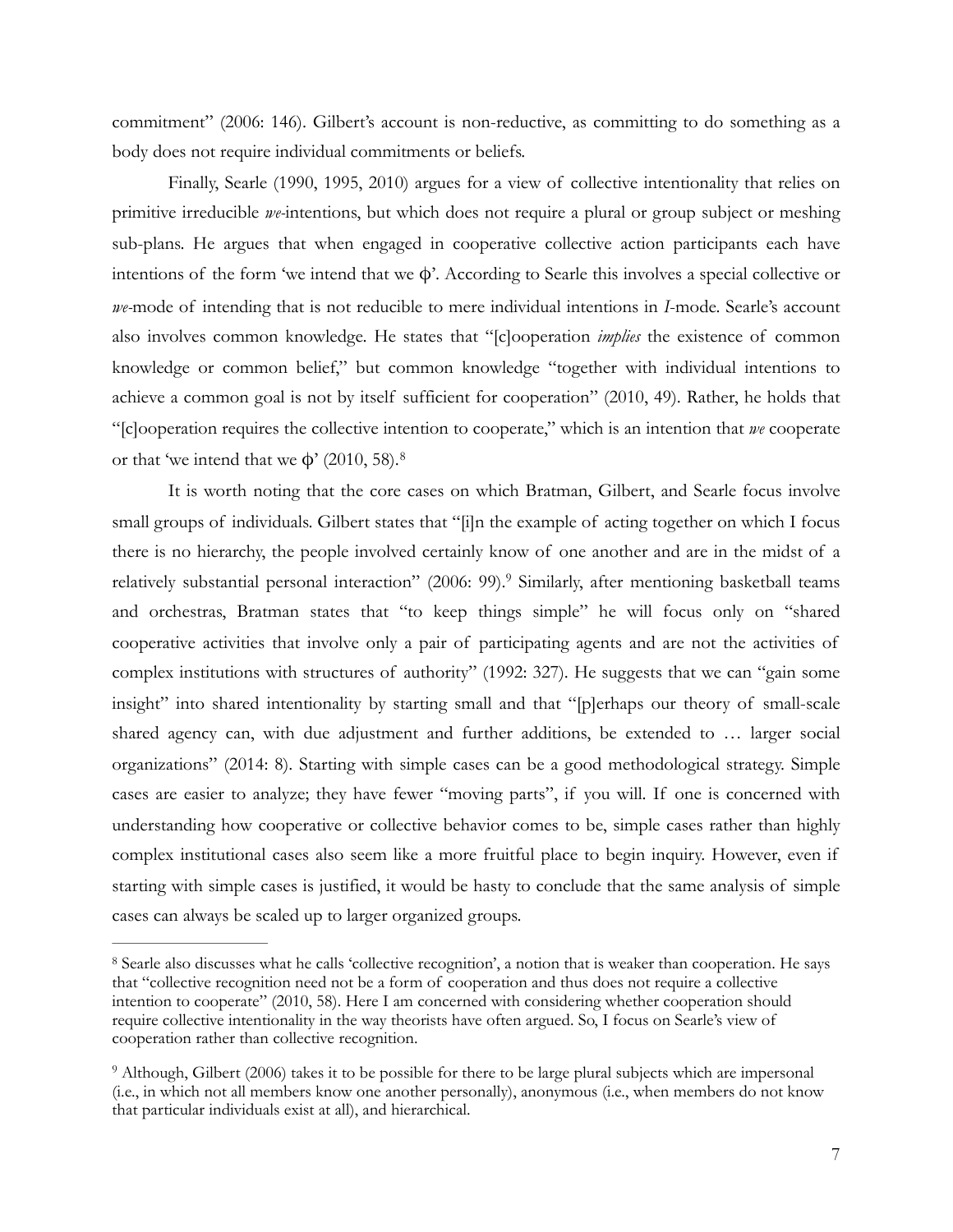Groups like teams, committees, and legislative bodies are very different from two people going for a walk together or three people cooperating to cook dinner. They involve organizations that have defined often hierarchical roles. Organized groups can vary in members across times and worlds and may be extremely large. They seem different from Gilbert's plural subjects which are formed whenever some individuals form a joint commitment to do something as a body. Moreover, individuals who are currently members of a group might not have been involved in forming the group, its organizational structure, or its goals. Recall that Gilbert requires that all parties bound by a joint commitment must be involved in creating it. So, on her account, members of many organized groups do not form plural subjects. Yet, she requires plural subjects in her account of acting together.

 Members of some groups—like a large legislative boy or a corporate team—might not know every other members. They also might not know which individuals are playing which roles or whether there are multiple individuals playing some roles. If a member, *a*, does not know that *b* is a member of the group, it is implausible to suppose that *a* has representations of *b*'s intentions, beliefs, or plans. Knowing that there are particular roles being played is not enough to enable one to have representations of mental states. After all, roles don't have mental states! Further, members of an organized group might not know what many roles involve. They might not even know what roles the group organization includes.

 Without knowing who is playing a role the accounts given above appear not to apply. For instance, on Bratman's account individuals are required to have knowledge of others' intentions in order to engage in cooperative shared activity. Having a *we*-intention, as required in Searle's account of cooperation, might not be possible without knowing who is included in the group or plurality picked out by *we*. Even the condition of common knowledge or belief is challenged by the epistemic opacity about individual identities that can occur in large organizations. For instance, if p being common knowledge among a group G requires that each member of G have representations of others knowing that p (as well as iterations of higher-order attitudes), then knowing who the members of G are is required for common knowledge.<sup>[10](#page-7-0)</sup>

<span id="page-7-1"></span> Members of organized groups certainly seem to be able to cooperate. Members of teams, committees, and legislative bodies do complete goals, often in ways that are more efficient and effective than an individual or unorganized group of individuals could. Any account of cooperative

<span id="page-7-0"></span> $10$  Not all definitions of common knowledge require that agents know who all of the members of the set of group are. Gilbert (2006) argues that 'population common knowledge' can hold even in cases in which group members do not know one another, but do know that there is a relevant population. See also Paternotte (2014) for discussion of common knowledge in conditions of anonymity and further citations.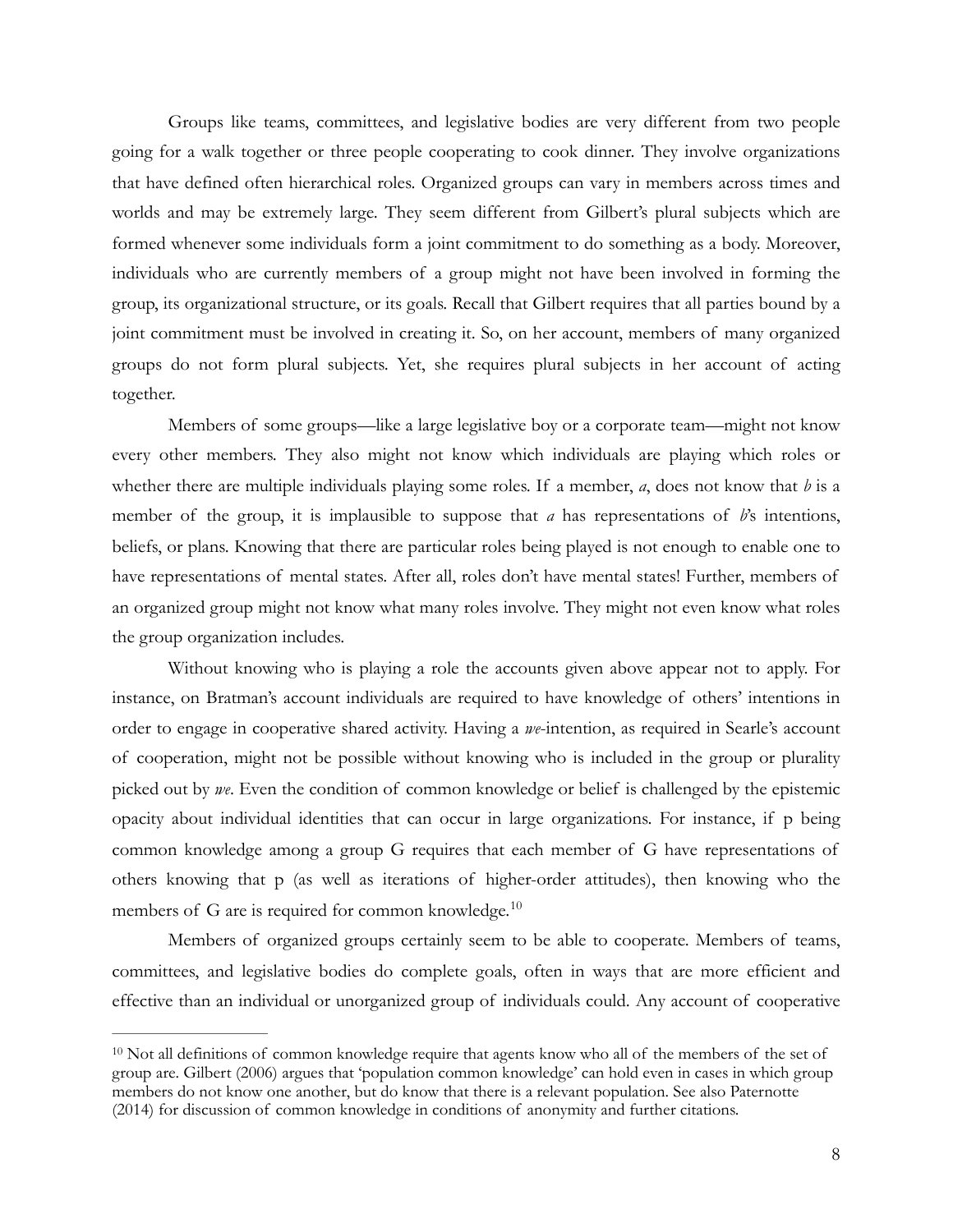activity that is meant to be general, must be able to account for such cases. The accounts just considered cannot, at least in their current forms, correctly accommodate *all* cases of cooperation. Moreover, it does not appear that they can be easily modified to handle the cases I focus on here. The methodological assumption of starting with small group one-off interactions and scaling up to large group long-term interaction should be abandoned.

 In the next section I argue for a form of minimal cooperation that relies on roles in a group organizational structure. Collective intentionality as analyzed by Bratman, Gilbert, and Searle is not necessary for minimal cooperation among members of organized groups. Before turning to what I take is required for minimal cooperation in organized groups, what I am *not* arguing for needs to be clearly specified.

 My aim is not to argue that the accounts of collective intentionality and cooperation just considered fail. One of the accounts, or another in the same spirit, might be correct for small groups working together on a specific joint action. For instance, a case of two people organizing a closet together might require symmetric attitudes involving representations of others' mental states. Moreover, Bratman and Gilbert explicitly state that these are their primary target cases.<sup>[11](#page-8-0)</sup> So, my argument is not against their accounts given their particular target phenomena.

<span id="page-8-1"></span> I am also not arguing that members of organized groups *never* cooperate in ways that should be analyzed in terms of joint commitments, representations of others' intentions, or *we*-intentions. Rather, I aim to argue that there are cases of minimal cooperation among members of organized groups that do not involve collective intentions as spelled out in any of the accounts just considered. The accounts considered above fail to give necessary conditions for minimal cooperation. A theory relying on collective intentionality might be correct for cases involving extensive or what Paternotte calls "egregious" cooperation, but minimal cooperation among individuals playing roles in group organizations does not place such stringent mental requirements on agents.

 Finally, I am not claiming that the creation of organized groups or organized group structures is independent of collective intentionality. It might be the case that an account of collective intentionality like those just considered is often part of the explanation for how organized groups or a group structures *come to be*. For instance, some individuals might form a *we*-intention to create a certain group or a group with particular defined roles. Tomasello suggests that cooperative interaction in humans requires that "participants coordinate their roles—their plans and sub-plans

<span id="page-8-0"></span><sup>&</sup>lt;sup>[11](#page-8-1)</sup> Although Gilbert (2006, especially Ch. 8) does argue that the account can be extended to large social groups like societies. Her view that all must be involved in forming a joint commitment, however, shows that the account falters for organized groups like those I focus on here.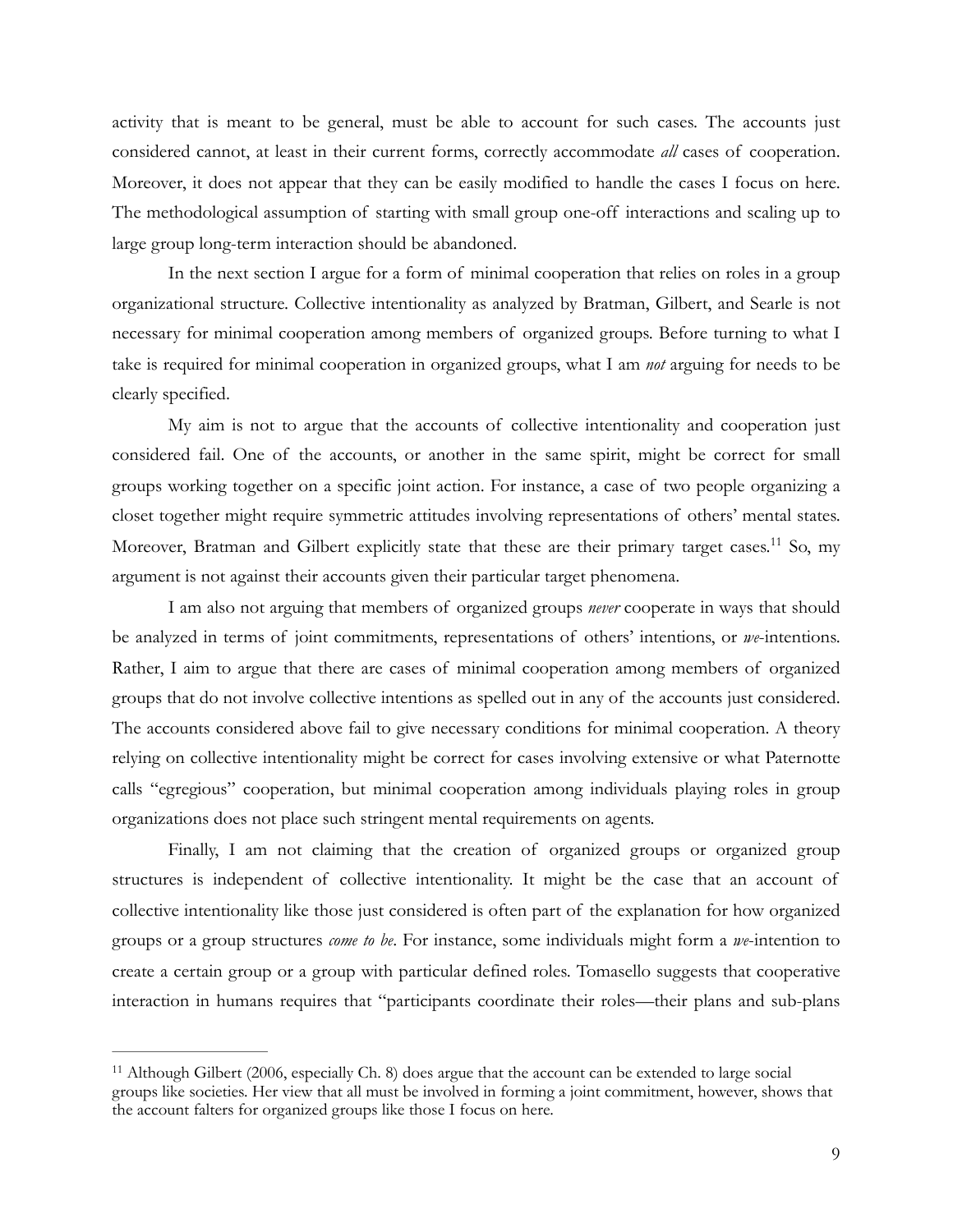of action, including helping the other in her role as needed—which are interdependent" (2009: 61). These minimal roles that are formed in one-off joint actions are plausibly the precursor to the reified institutionalized roles that humans create in organized group structures. I am not arguing for a view of how organized groups or group structures come about. As far as I am concerned here, it is an open question whether a group coming to be requires collective intentions. That is a question in social ontology, rather than a question about the conditions required for cooperation. Instead I am arguing that even if complicated symmetric attitudes, the formation of a joint commitment, or special *we*-intentions are needed to bring about an organizational structure or a group, these are not necessary for members of organized groups to minimally cooperate.

 To put the point another way, consider diachronic and synchronic accounts of cooperation in organized groups. It might be true that a complex representational account with symmetric attitudes is required to create an organized group with a particular structure composed of roles and relations. A diachronic account may rely on a view of cooperation like one discussed above. Yet, once an organized group with various defined roles exists, minimal cooperation need not involve anything as mentally complex as that posited by Bratman, Gilbert, or Searle. A synchronic account of minimal cooperation among members of an organized group, might be quite different. The organization with defined roles allows for group members to minimally cooperate by playing particular roles.<sup>[12](#page-9-0)</sup> Once a group is "built" the ladder of collective intentionality that was used in constructing it can be "knocked away".<sup>[13](#page-9-1)</sup> I will argue that at least once an organizational structure is in place, complex mental work involving mutual knowledge, representations of others' mental states, and formation of joint commitments are not necessary for cooperation.

<span id="page-9-3"></span><span id="page-9-2"></span><span id="page-9-0"></span><sup>&</sup>lt;sup>12</sup>Tollefsen suggests something similar about group agents. She states that "the performance of joint actions on the basis of group ends, shared intentions, joint commitments, or we-intentions might very well be the way in which corporate agents form and sustain their agency over time… group ends, joint commitments, shared intentional activity, and we-intentions might all be part of what is happening internally within corporate groups, and this produces a pattern of group behavior that exhibits unified agency" (2015: 47). Here I am focused on members of a group cooperating, rather than on whether a group is an agent, nevertheless there are similarities in my argument and Tollefsen's remarks.

<span id="page-9-1"></span><sup>&</sup>lt;sup>13</sup>The argument made here bears similarities with Bar-On's (1995) reconstrual of Gricean intention-based semantics. She argues that problems for the Gricean can be avoided if speaker intentions aren't needed to fix meaning *now* (i.e., intentions are not needed for a synchronic account of nonnatural meaning that has been conventionalized), even if meanings *were* fixed by intentions in the past (i.e., speaker intentions are part of a diachronic account of nonnatural meaning). She also uses the metaphor of "kicking away the Gricean ladder".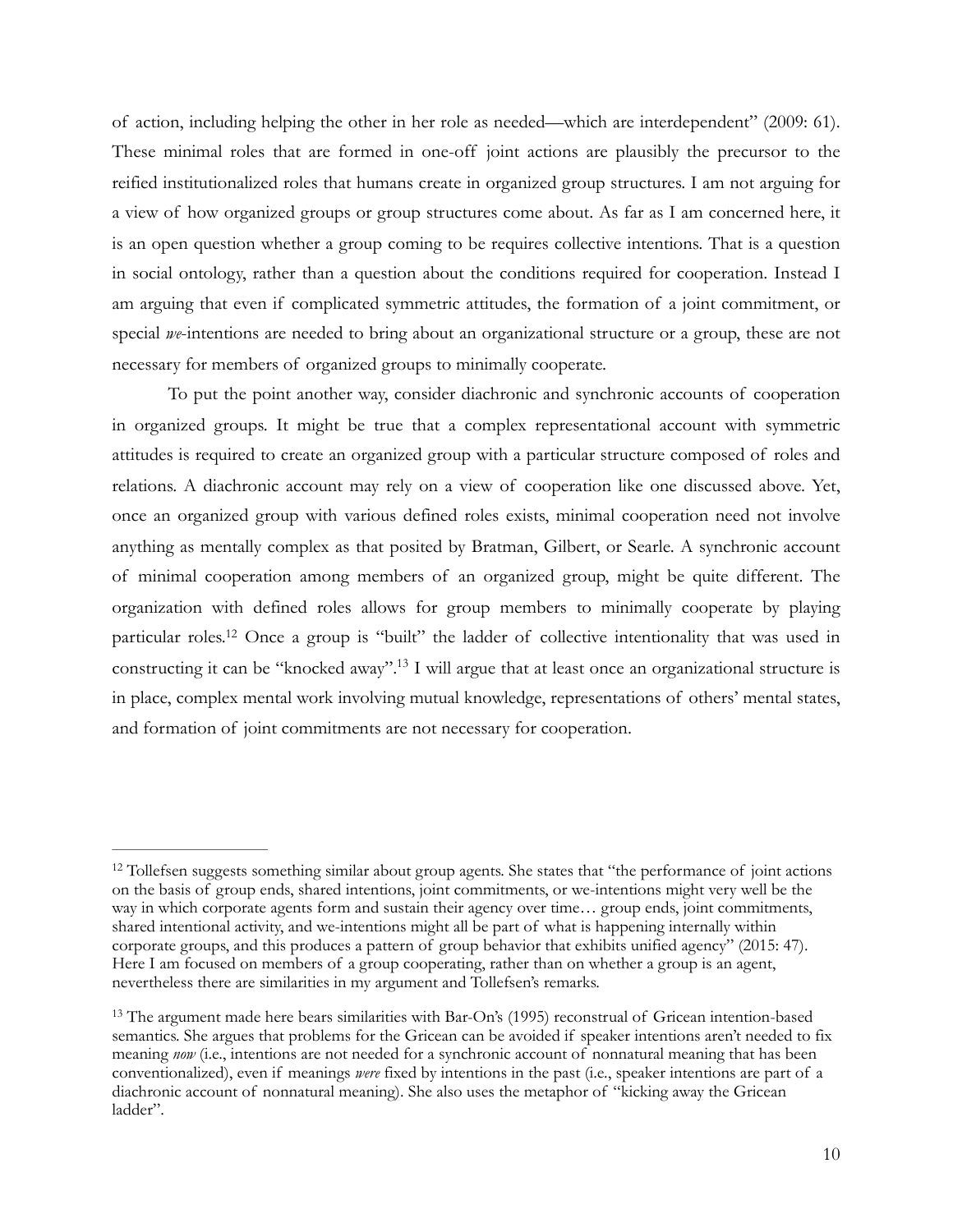### **§III. (Minimal) Cooperation + Roles**

 In *§I* I argued that organized groups are structured wholes. They have structures with roles that are defined in ways that depend on relations to one another. The interdependence of roles relates to the powers, obligations, and rights role-players have. It also relates to the way actions undertaken by one role-player might be part of larger actions that involve other role-players. Organizational structures with defined roles allow for a division of labor and also for a division of knowledge. No one member of a team might understand the entire range of activities and roles involved. Organizational structures can allow many individuals together to carry out complex actions that no one member could fully understand or complete.<sup>14</sup>

<span id="page-10-1"></span> Let's consider an example. Suppose a consulting firm is tasked with determining whether a merger between Company A and Company B would benefit Company A. In order to determine what to recommend, thereby meeting their goal, the firm puts together a consulting team with various roles. Suppose further that the team has many members who are located across multiple offices and that many team members do not know of one another. Roles involve responsibilities and obligations that normatively bind role players in various ways. The consulting team includes roles that require role-players to research similar past mergers and pass findings on to members who will record them in a report. Other members have roles that require analyzing a merger's impact on stockholder and customer perception. They too report their findings to members tasked with writing a final report. And so on. Through many members playing their assigned roles—that is, carrying out tasks and interacting in ways team roles require—the team concludes that Company A should merge with Company B as it will benefit Company A to do so.

 In the example, some individuals might have been working closely with others in ways that fit with accounts like Bratman's, Gilbert's, and Searle's. Yet, other members never directly interact and have no knowledge of one another. The team had the goal of determining whether a merger should be recommended. Every member, let's suppose, knows that she is part of a team that has said goal. Each intends to act in a way defined by her role to meet the goal. The team met its goal in a way that involved collaboration and, it would be natural to say, cooperation. Yet, the case does not involve cooperation on any of three accounts considered in the last section. Let's see why.

<span id="page-10-0"></span><sup>&</sup>lt;sup>[14](#page-10-1)</sup> Thanks to Derek Anderson for suggesting that organizational structures also involve a division of knowledge.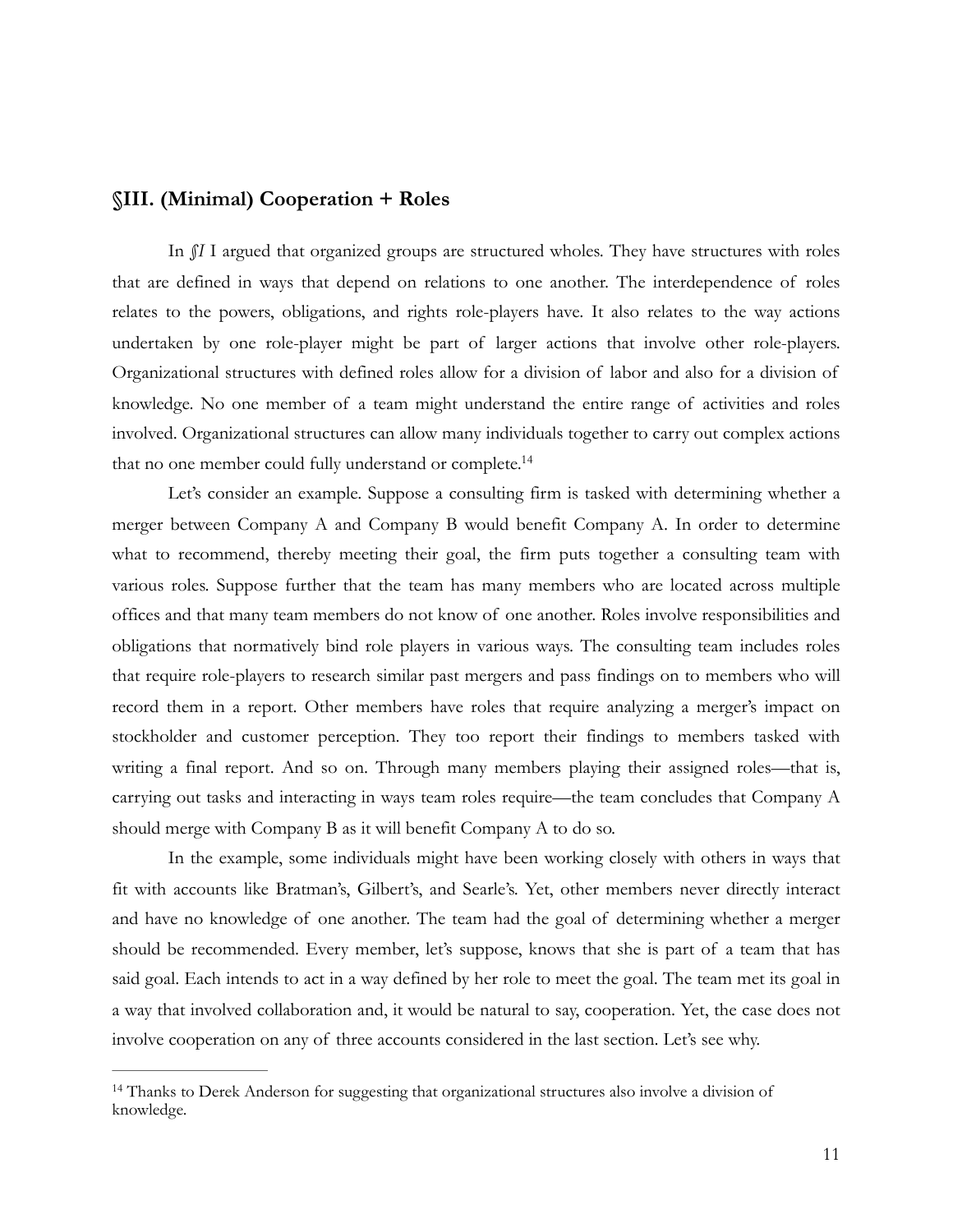Bratman requires that each of the individuals participating in shared cooperative activity know that each other individual with whom they are cooperating has an intention of the form 'I intend that we J'. Suppose that Kai and Simona are two members of the consulting team. Neither knows the other personally and neither knows that the other is playing a particular role in the team. Kai does not know that Simona has an intention of the form 'I intend that we determine whether a merger between Company A and Company B should be recommended'. Kai does not even know that Simona exists, so she knows nothing about her mental states! If Bratman's account had to be met for some individuals to be engaged in cooperative action, the members of the team would not count as cooperating even in a minimal sense. The account fails to capture that this is a case of cooperation.

 Gilbert requires that two or more people cooperatively carrying out an action together are motivated by the existence of a joint commitment (this is condition (3) in her analysis quoted above). She also holds the joint commitments must be created by all of the parties bound by the commitment. In the case of the consulting team, both conditions could fail. For instance, Simona might not be motivated by the joint commitment to meet a certain goal, but rather to a commitment to play the role that she has been assigned. She might want to play that assigned role because she cares about the firm, others' perceptions of her, keeping her job, or for a multitude of other reasons. She still seems to be at least minimally cooperating, even if she is not *motivated* by a joint commitment. Further Simona might not have contributed to forming the commitment to determine whether Company A should pursue a merger with Company B. In fact, *no member* of the team needs to have been involved in setting this as the team's end. The commitment to that end might have been set my those higher up in the larger hierarchical organization of the consulting firm. Given that the team members are cooperating, meeting Gilbert's account cannot be necessary for minimal cooperation.

 Searle requires *we*-intentions and common knowledge for cooperation. The case under consideration can be augmented to explicitly involve members of the team who lack *we*-intentions but who are, at least in a minimal sense, cooperating with others. Suppose that Layla is another member of the team. Layla has no thoughts in an irreducible *we-*mode, but Layla does intend to play her role as well as possible. She understands that playing her role involves others playing their roles. For instance, she knows that part of playing her role is to pass information on to others on the team and that others cannot successfully play their roles without her playing her role. Yet, she never has a *we*-intention. She thinks about what she is doing and about the goal she's taking part in, but lacks *we*intentions. By amending the case in this way, it does not seem that *we*-intentions have been smuggled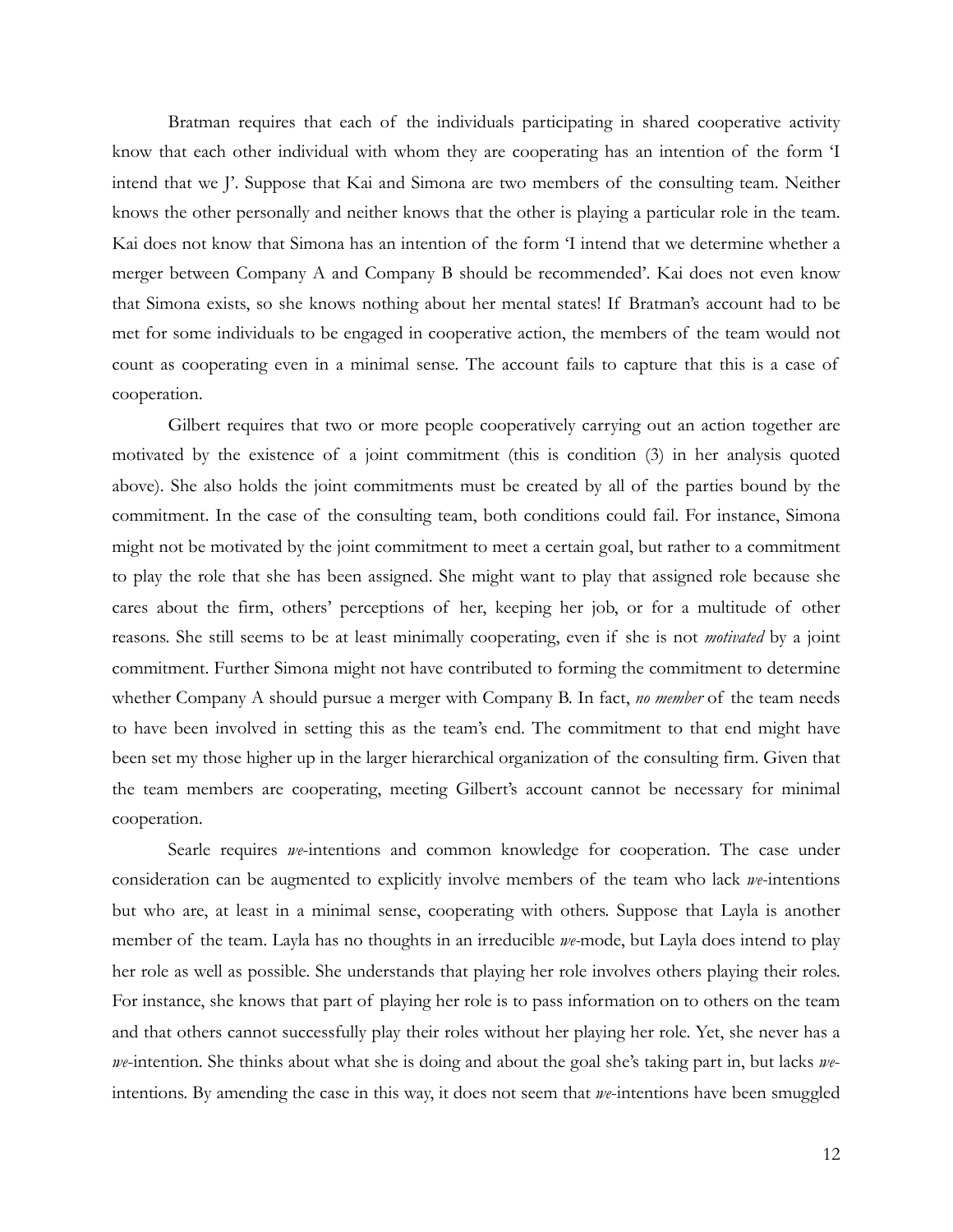<span id="page-12-1"></span>in[.](#page-12-0) And if they have been an argument to that effect is needed.<sup>[15](#page-12-0)</sup> Moreover, it seems that Layla is cooperating with others on the team to provide information for a report and to advise Company A on whether it should pursue a merger. This provides evidence that Searle's account also fails to establish necessary conditions for cooperation.

 The corporate team case involves roles that *require* individuals playing them to cooperate, at least in a minimal sense. Playing a role places normative demands on how role-players are to interact and what they are supposed to do. If roles are played, role-players will interact in ways that aim at a shared end in what appears to be a case of cooperative activity. This is so even if members of the team do not know of others and do not have representations of others' mental states. The accounts of collective intentionality fail to categorize the behavior of the members of the team or the individuals in the spy ring as cooperative; a different account of minimal cooperation is needed.

 An account of the cooperation in the cases just considered needs to take seriously the relevance of roles in an organizational structure. I propose that there is a minimal form of cooperation in which some individuals cooperate in  $\phi$ -ing just in case they play roles in an organized group structure that work towards a common goal. Roles in a group structure functional together to allow the larger group to achieve ends or goals. Roles are defined in ways that are interdependent, that are normatively binding, and that require interaction to achieve a common goal. Minimal cooperation is achieved when playing roles is combined with a common goal.

 The minimal sort of cooperation I propose here is not as robust as cooperative activity as theorized by Bratman, Gilbert, Searle, and others. It need not involve being motivated by a joint commitment, having representations of others' intentions, or having special *we*-intentions. But, I take it that it fits with a common sense understanding of cooperation. In the case studies, individuals are working together by playing roles to achieve a goal. That certainly is, at least, a minimal form of cooperation in the way we ordinarily understand it.

 The way roles are institutionalized or reified in group organizational structures allows for more minimal mental requirements on agents engaged in cooperative activity. Members of certain sorts of groups—those with organizational structures—can cooperate in a way that requires less internal mental representation and less in terms of motivational requirements. Individuals must play their roles that aim at a common goal. Playing a role requires standing in the right relations to other group members, completing particular tasks, and having certain rights and obligations. The complex

<span id="page-12-0"></span><sup>&</sup>lt;sup>[15](#page-12-1)</sup> More generally one might challenge the notion of we-intentions as a special primitive irreducible mode of intending. Tollefsen says that we-intentions "seem pretty mysterious" and that "[n]othing in our experience and in our everyday practice of ascribing intentions to others…seems to confirm their existence" (2015: 33).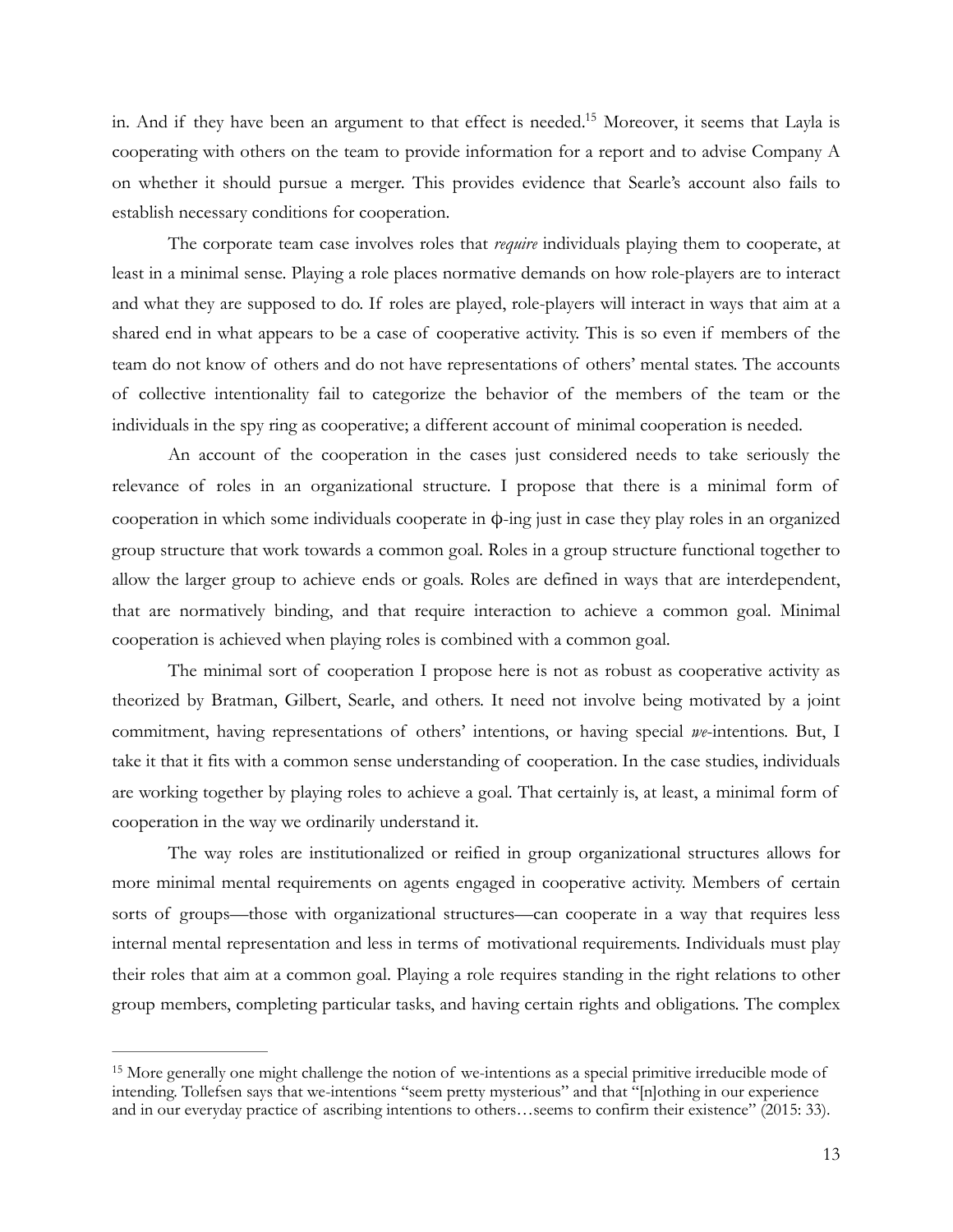mental demands placed on individuals by accounts that start with pairs of individuals coordinating action are not necessary when individuals play roles in groups with organizational structures. While individuals in groups will have intentions and might have representations of others' mental states, these are not required for minimal cooperation given the existence of defined roles in an organized group structure.

 One might worry that the account I have offered is *too* minimal. Let's consider two cases that might be used to press the worry. First, consider a spy network. The individuals in the network might not know anyone else in the network. Moreover, they might not understand what their roles are, what end they are helping to work towards, or how they are contributing to that end. Nevertheless, the combined efforts of those in the network might fulfill the end. Are they cooperating? Intuitions about such cases are mixed. The account I have given could be adapted to accord with both stances on the case by expanding on what is required for a common goal. If one take the spies *not* to be minimally cooperating, the account could be adapted to require some some mental requirements on having a common or shared goal. For instance, one might argue that minimal cooperation in φ-ing requires playing roles in an organized group structure that they work towards a goal that all know. In the spy network case, not all know the goal, so the case does not involve minimal cooperation. In contrast, if one take the spies in the network to be minimally cooperating, one could take having a common goal to require less. It might require that roles are functionally integrated to achieve an end. Or, one might require just that someone or other authority over the group know the goal for it to be a common goal.

 Second, consider the parts of a car engine. Each part places a role so that together they function to produce power to run a car. They do not, however, seem to be cooperating even in a minimal sense. Just functioning in concord is seemingly not for cooperation. While the account of minimal cooperation I have given emphasizes roles and function, it does not take the parts of a car engine to be cooperating. To see why, note that I argued that there is a form of minimal cooperation that involves playing roles in *an organized group structure*. Roles in group organizational structures involve norms. Role-players are obligated to one another and have responsibilities to complete tasks, give directives, and report to others. The organizational structure of a car engine is defined in terms of ways parts operate, but not in terms of norms. The members of the corporate team are correctly classified as minimally cooperating while the parts of the car engine are not taken to be minimally cooperating. While more could be said to develop a theory of minimal cooperation among members of organized groups in greater detail, I will leave the account as sketched here. In the next section I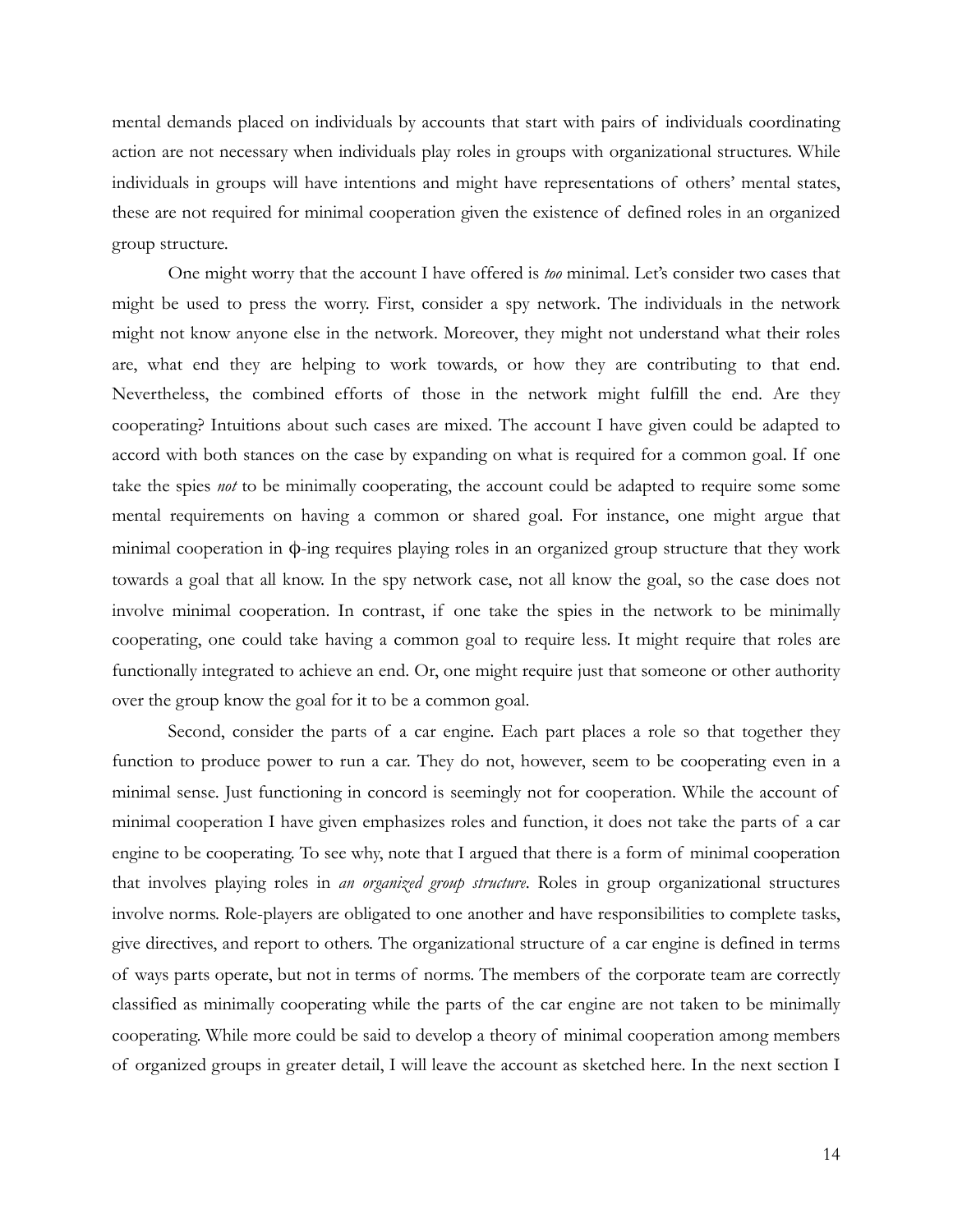briefly consider how the account fits into the larger project of theorizing social phenomena and social ontology.

## **§IV. Internalism, Externalism, and Continuity in Social Theorizing**

Accounts of social phenomena, social entities, and social facts have largely centered on mental representation of some form or other. Moreover, as we saw there has also been a common assumption that theorizing about the social can start small and then be scaled up. Torrengo argues that many hold a **continuity thesis** he spells out as follows: "[s]ocial phenomena are determined by collective intentions and their shared contents in small groups as much as (and in the same ways as) in complex social situations"  $(2017: 70)^{16}$  $(2017: 70)^{16}$  $(2017: 70)^{16}$  The preceding discussion could serve as a challenge to certain views that center on mental representations, mental states, or mental content. Whether it challenges the continuity thesis depends on how small scale cases should be understood. To clarify the discussion, I return to the terminology introduced earlier.

<span id="page-14-3"></span><span id="page-14-2"></span> As I use the terminology internalist views of the social are views that take social phenomena or entities to be grounded, constituted, constructed … by mental representation, mental states, or mental contents.<sup>[17](#page-14-1)</sup> On my usage externalist views of the social are those that take social phenomena or entities to be grounded, constituted, constructed… by features that are external to mental states and mental contents, like documents, laws, or material resources. The distinction is not exclusive as views might include both mental and non-mental features. A view might be more or less internalist or externalist.

 As we saw above prominent accounts of collective intentionality and cooperation rely on representations of others' intentions, special ways of intending, and common knowledge. Such views are, at least to a large extent, internalist. Views that are more internalist than externalist are

<span id="page-14-0"></span> $16$  Torrengo argues that the thesis is false.

<span id="page-14-1"></span><sup>&</sup>lt;sup>[17](#page-14-3)</sup> Even if one is a mental externalist, one could be an internalist about the social. On such a view one holds that social entities, facts, collective intentionality, etc. depend on mental states or mental contents that are themselves dependent on external features of the natural or social environment.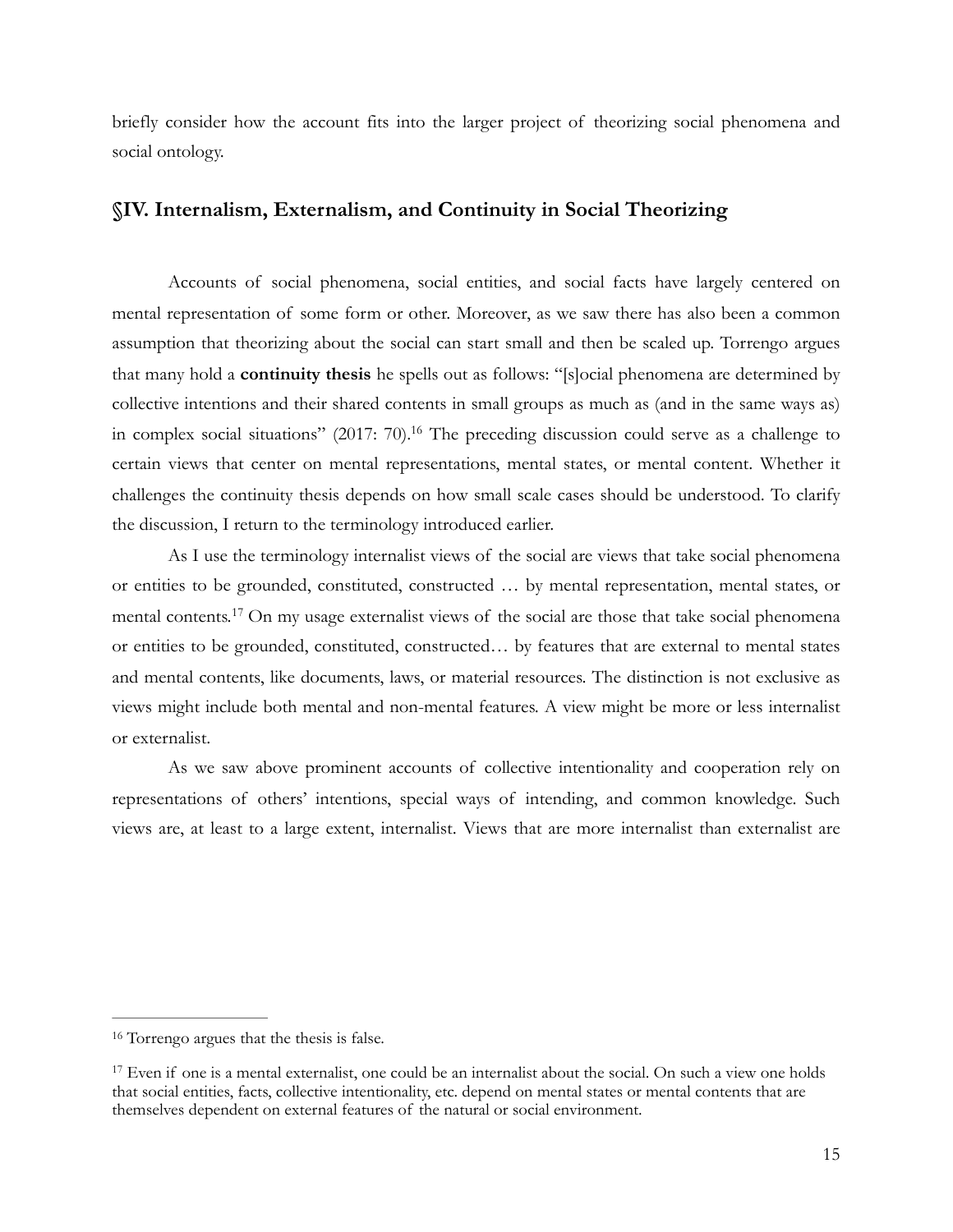<span id="page-15-3"></span>also common in social ontology. Collective attitudes,<sup>18</sup> intentions[,](#page-15-0) and representations of a kind itself<sup>[19](#page-15-1)</sup> are often taken to constitute or ground social entities and facts.

<span id="page-15-5"></span><span id="page-15-4"></span> Other views in social ontology make mental states, contents, and representations less central.<sup>[20](#page-15-2)</sup> Thomasson argues that some social kinds might not depend on representations of themselves. She states social entities like "racism, economic recessions, class systems, and genderbiased power structures are typically not intentionally created (either directly or indirectly) by accepting constitutive rules about entities of that kind" (2009: 549). They are, instead, "byproducts of more basic social and institutional facts" (ibid.). A general view of social ontology should not be so internalist so as to *necessitate* that representations of social entities are operative in the construction of the social world.

 The argument I gave above goes further. It is not just that minimal cooperation does not require a representational state about *being cooperative*, but the stronger claim that collective intentions, recognition, acceptance, and joint commitments are not necessary for minimal cooperation at least when individuals are members of an organized group. The view is more externalist than a view that only goes so far as to reject that a social kind K relies on representations of K.

The argument I gave is closer views that give accounts of social entities in terms of nonmental features. For instance Epstein (2015, 2017) argues that facts about social entities can depend on facts that do not involve mental states, intentions, or even people. Torrengo (2017) recently argued for an externalist view of social entities. On his view institutional facts and entities are not always grounded in collective belief, acceptance, or intentions, rather institutions and institutional statutes, duties, and rights "are characterized by [and grounded in] the tendency to defer to elements that are external to the content of collective intentions—such as laws, declarations, and contracts" (2017: 67). I agree that not all social entities and not all social facts are characterized by or grounded in ways that a largely internalist view of the social requires. Moreover, the argument I have

<span id="page-15-0"></span><sup>&</sup>lt;sup>[18](#page-15-3)</sup> Searle (2010) argues for a social ontology that relies on collective acceptance of constitutive rules.

<span id="page-15-1"></span><sup>&</sup>lt;sup>19</sup>For instance Hacking ([19](#page-15-4)99) argues for a view on which mental representations of "interactive kinds" lead individuals to "modify their behavior" when they become aware of being classified in a particular way (e.g., as a woman, as a refugee, as a Black person) they may "modify their behavior accordingly" (1999: 32). Mallon recently defined social construction projects as accounts that explain "by appeal to our practices of representing" (2016: 1). He argues for an account of social kinds or roles "that are structured by the representations of human categories and, over time, by the causal effects of such representations" (2016: 210).

<span id="page-15-2"></span> $^{20}$  $^{20}$  $^{20}$ Khalidi argues along the same lines holding that the existence of some social kinds fail to require that attitudes "be directed towards the kind itself" (2015: 104). See Ruben (1989) for arguments that certain social phenomena can exist without being noticed (e.g., exploitation). See Guala (2010) for arguments that we might lack knowledge of social kinds, even if they depend on collective intentions.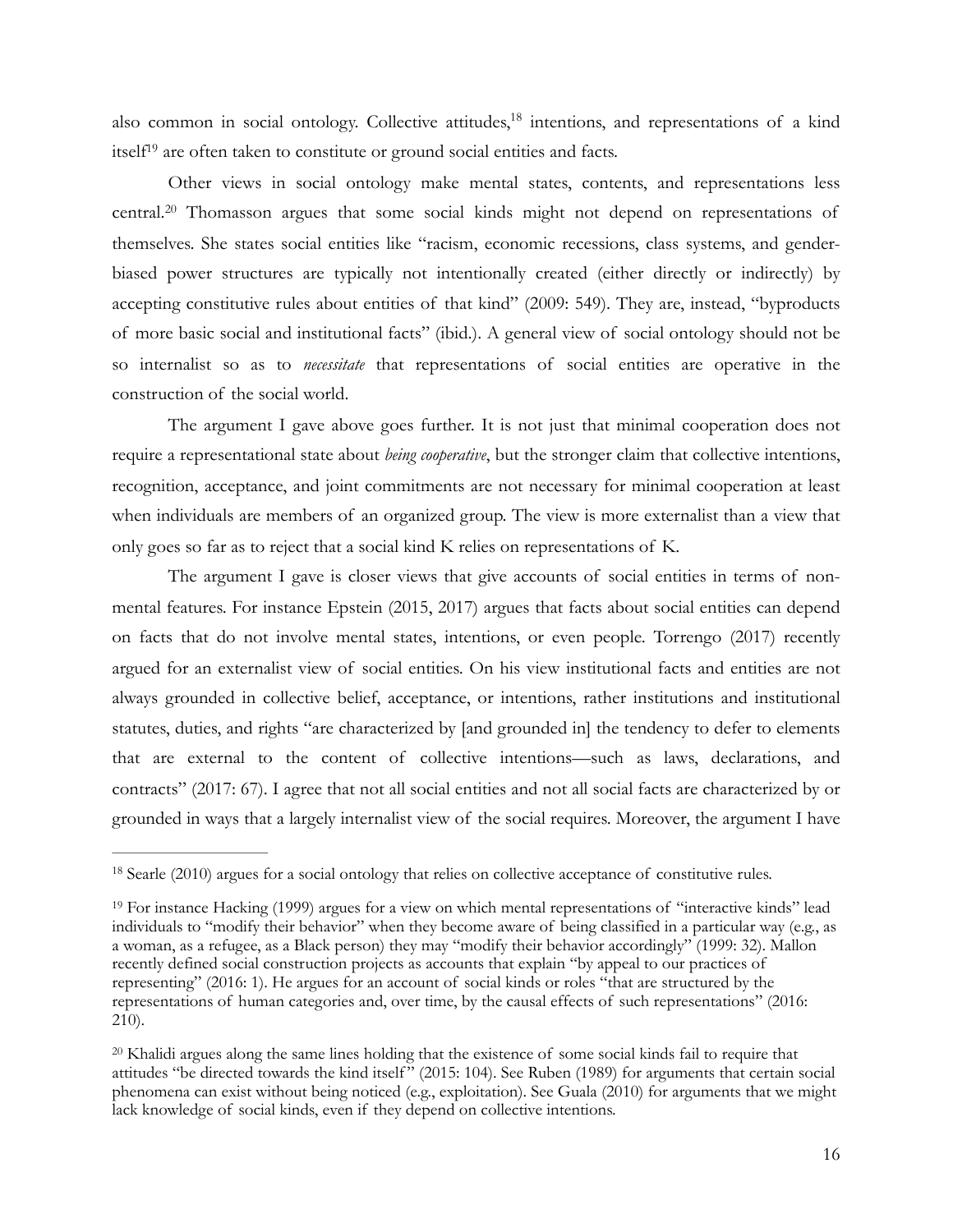given shows that externalist views of the social can be extended beyond social entities to at least some social phenomena.

 Whether the preceding arguments supports a rejection of the continuity thesis depends on what is required for cooperation in pairs or small groups. Here I have argued that members of organized groups can cooperate without shared mental states, *we*-intentions, or joint commitments. I have not, however, argued for a view of what is required for cooperation among individuals who are not members of organized groups. So, the status of the continuity thesis is left open and two possibilities arise. If an account like Bratman's, Gilbert's, or Searle's is correct for cooperation at a small scale, then the preceding argument does require a rejection of the continuity thesis. A more internalist account relying on collective intentions would explain cooperation in pairs or small groups. A more externalist account that relies on playing roles in an organizational structure would explain other cases of (minimal) cooperation. A rejection of the continuity thesis and a methodology that seeks a continuous and single theory for cooperation in all cases would then be required.

 Alternatively, one might take the preceding discussion to provide the beginning of a framework for a theory of cooperation that upholds the continuity thesis. On this view, cooperation would always involve playing roles in some structure or other—whether it is the structure of a legislative body, that of a family unit, or that involved when two people attempt to move a piano together. Such a view would be very different from the sorts of views that have dominated the literature on cooperation and collective intentionality. It would uphold the continuity thesis at least to the extent that roles would be relied on in all cases of cooperation. It is plausible, however, that any viable version of a role-based view of cooperation would also posit some discontinuity in the mental requirements for cooperation in small-scale one-off interaction and for large-scale long term cooperation in organized groups.

## **§V. Summing Up**

 I have argued that there is a form of minimal cooperation among individuals who are members of organized social groups that does not depend on shared mental states, special *we-*mode intentions, or joint commitments. Roles in group organizations can be defined so that playing a role and having a common goal involves cooperating with others. The account I have given is not a general account of cooperation. In its present form it applies only to cases in which individuals play roles in an organized group structure (i.e., to members of organized groups). Yet, at least in these cases, externalism about the social holds for phenomena like (minimal) cooperation.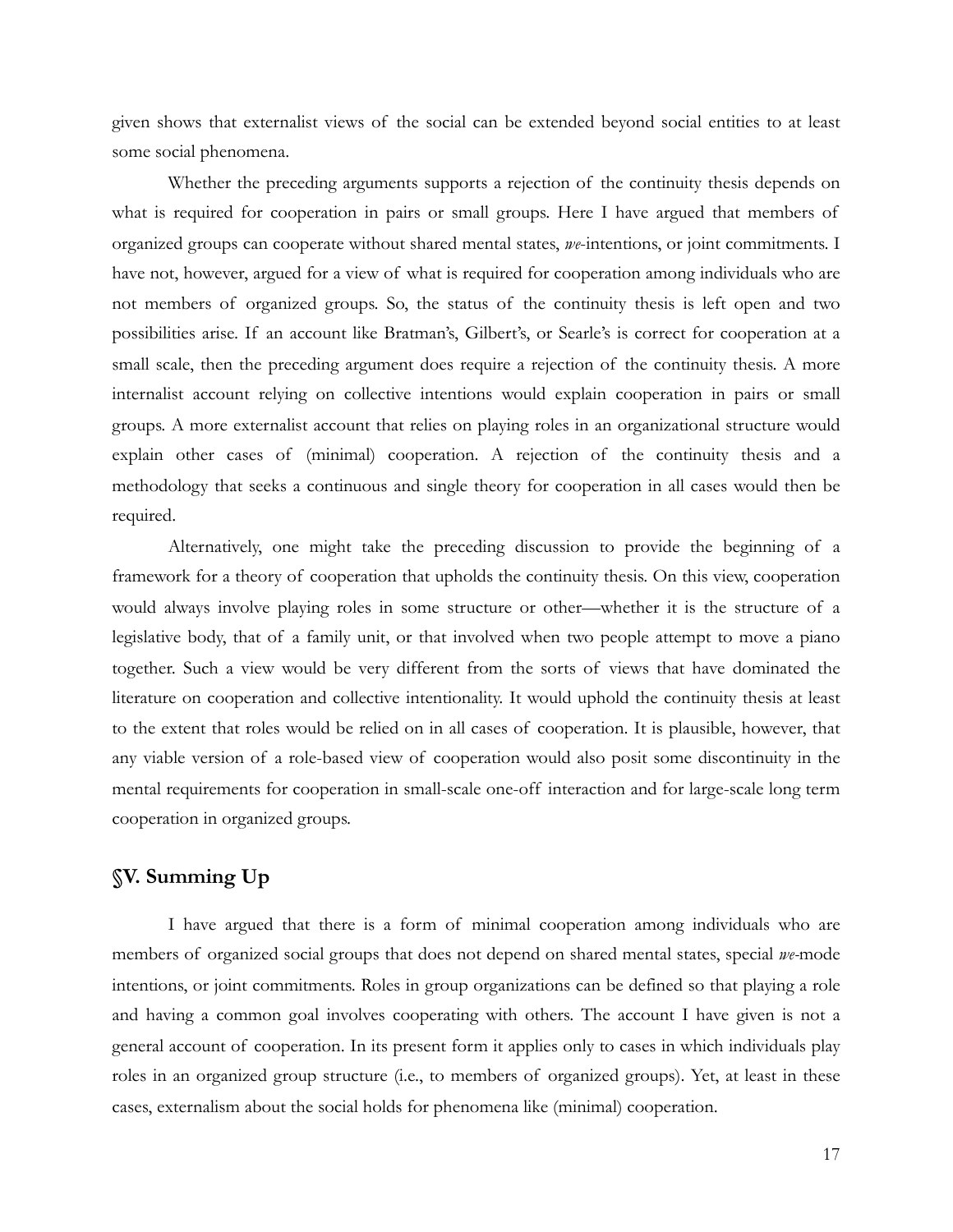Social phenomena and social ontology have largely been understood in internalist terms. The role representations and mental states play in the creation of the social world are interesting and need to be better understood. Yet, they should not be overemphasized. As organizations become complex and institutions are reified, representations and mental states matter less. Even if internalist mechanisms are needed to build some foundational aspects of the social world, I have argued that the internalist ladder can be "knocked away" once complex roles and institutions have been created. As we extend our focus beyond pairs of individuals or small groups to complex institutionalized groups and contexts, the social—even social phenomena like cooperation—can and should be theorized in ways that are more external.

### **Works Cited**

Bar-On, Dorit. 1995. "Meaning reconstructed: Grice and the naturalizing of semantics." *Pacific Philosophical Quarterly* 76 (2):83-116.

Bratman, Michael E. 2014. *Shared Agency: A Planning Theory of Acting Together*. New York, NY: Oxford University Press.

———. 1999. *Faces of Intention: Selected Essays on Intention and Agency*. Cambridge University Press.

———. 1992. "Shared Cooperative Activity." *Philosophical Review* 101 (2):327-341.

Epstein, Brian. 2015. *The Ant Trap: Rebuilding the Foundations of the Social Sciences*. Oxford University Press.

———. forthcoming. "What are social groups? Their metaphysics and how to classify them." *Synthese*: 1-34.

Gilbert, Margaret. 2006. *A Theory of Political Obligation: Membership, Commitment, and the Bonds of Society*. Oxford: Oxford University Press.

———. 1989. *On Social Facts*. Routledge.

Khalidi, Muhammad Ali. 2015. "Three Kinds of Social Kinds." *Philosophy and Phenomenological Research* 90(1): 96-112.

Koslicki, Kathrin. 2008. *The Structure of Objects*. Oxford: Oxford University Press.

Mallon, Ron. 2016. *The Construction of Human Kinds*. Oxford: Oxford University Press.

Miller, Seumas. 2001. *Social Action: A Teleological Account*. Cambridge: Cambridge University Press.